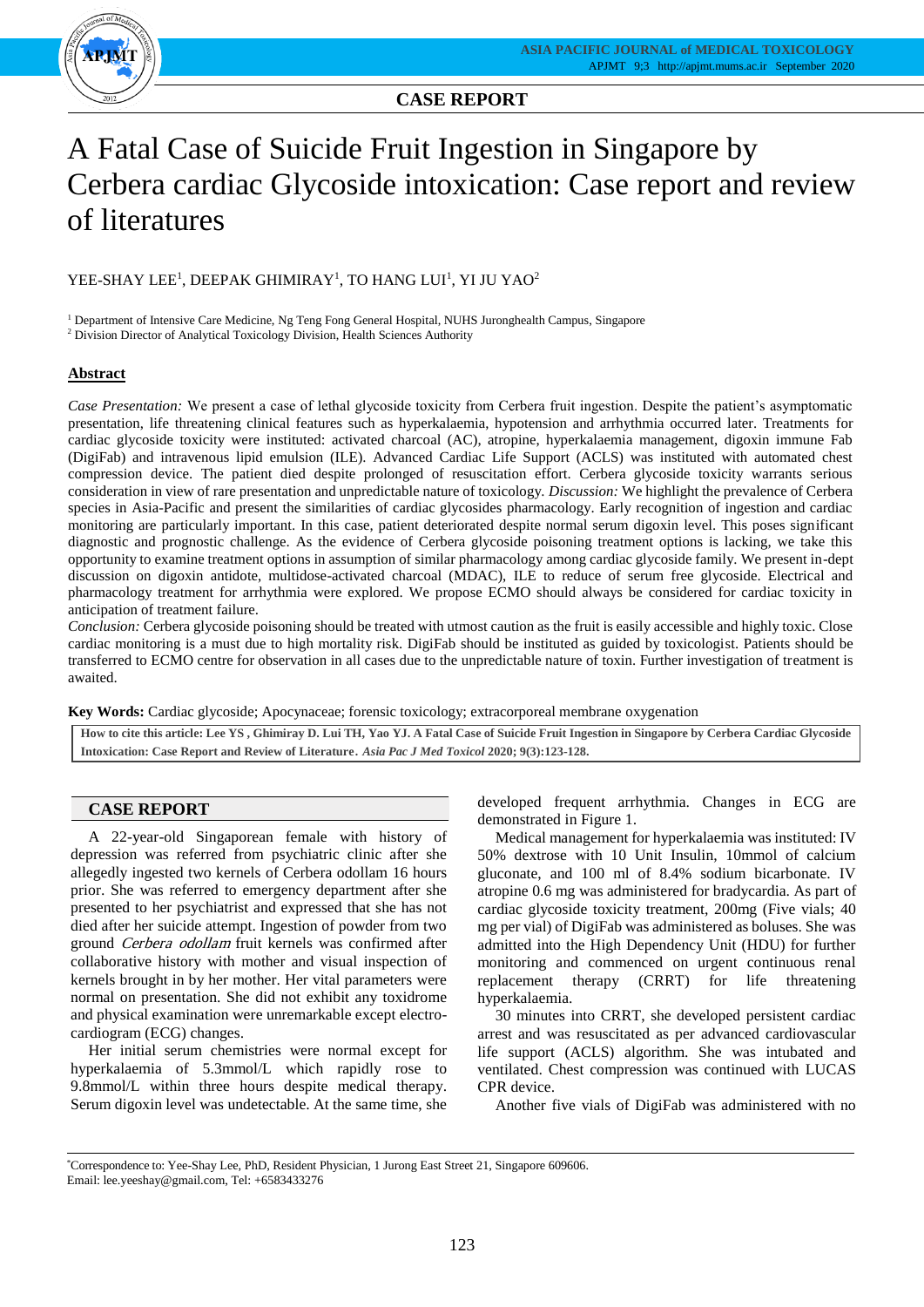response. 500mL of 20% Lipofundin was administered but no improvement was observed. Electrical cardioversions were administered for ventricular fibrillation (VF) in between pulseless electrical activity (PEA). Subsequently, she went



**Figure 1. First ECG demonstrated first degree AV block with PR of 206 msec and T-wave inversions in the anterolateral leads. Subsequently, junctional rhythm evolved into idioventricular rhythm despite medical therapies.**

into asystole with no return of spontaneous circulation. After 1.5 hours of CPR, resuscitation was deemed futile and ceased. Her treatment timeline has been showed in Figure 2. Subsequently, coroner's toxicology diagnostics detected neriifolin (de-acetylated cerberin), confirming ingestion of Cerbera fruit.

#### **DISCUSSION**

Cerbera species, otherwise known as Pong-pong or suicide fruit trees, are found along the tropical coastal region of Africa to Asia-Pacific[.\(1\)](https://paperpile.com/c/ACac4j/jvG7) It is commonly found in Singapore parks and it is purchasable online. $(2-6)$  Easy accessibility of this fruit renders it a dangerous choice for those who are determined in suicide attempt. Medical knowledge in managing Cerbera ingestion is lacking among the medical community despite quoted mortality risk up to 20[%.\(7–9\)](https://paperpile.com/c/ACac4j/WSnt+6q46+Myxo) Cerberin, neriifolin, tanghinin and peruvoside are among the cardenolide group glycosides detected in Pongpong fruit[.\(10,11\)](https://paperpile.com/c/ACac4j/TvyD+GVZQ) They share similar molecular structures and are thought to be responsible for toxicity. Its pharmacology has not been well established in vivo.

#### **Pharmacology of Glycosides in Cerbera Species**

Cerberin and neriifolin bear molecular structure similarities to digoxin in the cardiac glycoside family[.\(12\)](https://paperpile.com/c/ACac4j/Zf7i) Glycosides are 4 carbocycles constituting a steroidal group, a sugar moiety linked to "A" ring and a lactone moiety linked to "D" ring as shown in Figure 3. Both cerberin and neriifolin have a shorter sugar chains in comparison to digoxin as shown in Figure 4.

Sharing similar chemical structure to digoxin, it is not unreasonable to approximate the pharmacokinetics of these cardiac glycosides with the better studied digoxin due to insufficient pharmacological data. In terms of bioavailability, digoxin has 60-80% bioavailability with 25% protein binding[.\(13\).](https://paperpile.com/c/ACac4j/dD3B) Digoxin is a lipophilic molecule with a large volume of distribution (5-6 L/kg) and is renally excreted. In the absence of formal studies, understanding on Cerbera glycoside poisoning needs to be extrapolated from management of cardiac glycoside toxicity.

Cerberin and neriifolin, as with all glycosides, inhibit the sodium-potassium adenosine triphosphatase (Na+/K+/ATPase)



**Figure 2. Timeline of Pong-pong ingestion until demise; ED: Emergency Department; ICU: Intensive Care Unit; ACLS: Advanced Cardiac Life Support; ECMO: Extra-Corporeal Membrane Oxygenation**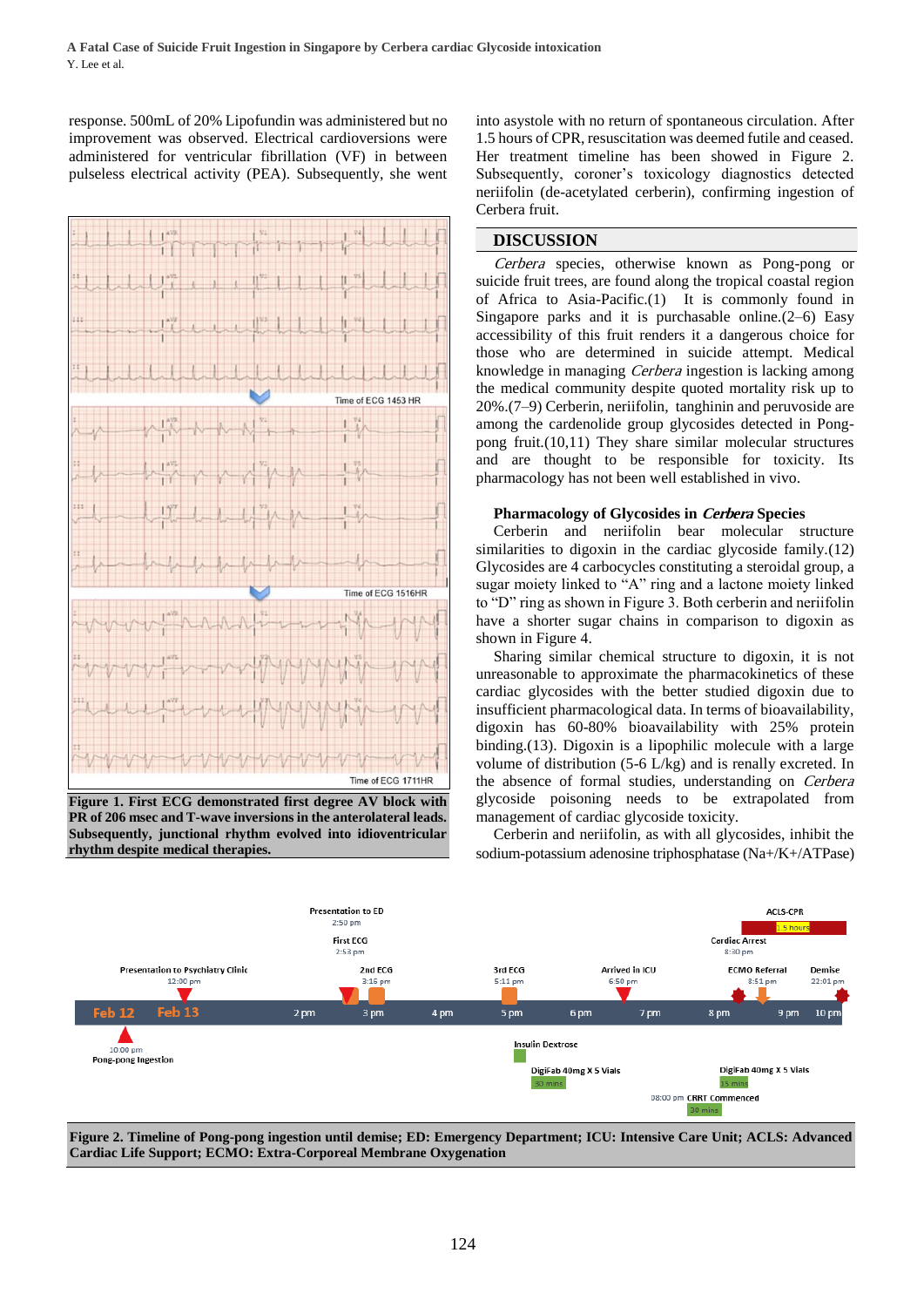

**Figure 3. Glycoside molecular structure, adapted from Prassass & Diamandis 2008 (12)**



exchanger in cardiomyocytes, leading to increasing intracellular sodium and subsequently decreasing activity of

sodium-calcium exchange. This causes an increase in intracellular calcium ion concentration, positive inotropy and lengthening of phase 0 and 4 of cardiac action potential. They also cause negative chronotropy through increased vagal tone by impeding conduction through the atrio-ventricular node.

The lethal dose of *Cerbera* glycoside is not well established. There have been reports of lethality from ingestion of a single seed kernel[.\(14,15\)](https://paperpile.com/c/ACac4j/kMmg+23dO) Early symptoms of cardiac glycoside toxicity can be non-specific including anorexia, nausea, vomiting, lethargy, headache, confusion, and visual disturbanc[e.\(16,17\)](https://paperpile.com/c/ACac4j/Vkxf+Ub3P) The ECG changes described include [\(15\):](https://paperpile.com/c/ACac4j/23dO)

1. Mild toxicity: T-wave flattening, ST depression

2. Moderate toxicity: Bradycardia – fascicular block, atrial fibrillation

3. Severe toxicity: Second to third degree heart block, sinus arrest, and ventricular arrhythmia recalcitrant to cardioversion.

Full cardio-toxic effect of these glycosides may have delayed onset up to 24 to 48 hours later[.\(16,17\)](https://paperpile.com/c/ACac4j/Vkxf+Ub3P) This poses significant diagnostic challenges and can be misleading to clinicians are unfamiliar with glycoside poisoning in asymptomatic patients[.\(7,8\)](https://paperpile.com/c/ACac4j/WSnt+6q46)

### **Diagnostic Tests and Forensic Testing**

Confirmation of botanic glycosides poisoning poses a real diagnostic challenge in clinical context where patient's history and examination of the fruit is needed. In terms of laboratory investigation, botanic glycosides poisoning has been shown to cross-react with digoxin immunoassay and produce positive results[.\(4,7,8,14,18\)](https://paperpile.com/c/ACac4j/6q46+Iujk+WSnt+kMmg+azpI) However, plasma digoxin level from this patient was not detectable and it did not correlate with cerberin toxicity, despite its lethality. Accurate qualitative forensic diagnosis is made possible with liquid chromatography and mass spectroscopy (LC-MS). However, it requires turnover time of one to two days, rendering it clinically irrelevant in acute setting.

In this case, post-mortem urine toxicology was performed. Neriifolin was identified based on LC-MS spectral library which was employed locally by the Forensic Medicine Division of Health Sciences Authority (HSA). Cerberin was not detected in urine sample. This resembles a few reported cases where only neriifolin was detected in the biological specimens[.\(10,19\)](https://paperpile.com/c/ACac4j/TvyD+oEib) The metabolism in vivo of cerberin is not well-researched[.\(10,20\)](https://paperpile.com/c/ACac4j/TvyD+6CkI) It is also likely that cerberin, also known as 2'-acetyl neriifolin, could have been hydrolysed by carboxyl-esterase to neriifolin in vivo[.\(21\)](https://paperpile.com/c/ACac4j/swS9)

#### **Prognostic Factors and Monitoring**

Reports on prognostic factors of Cerbera glycoside poisoning have not been consistent. There have been case reports or case series reporting successful treatments of Cerbera glycoside toxicit[y.\(7,8,14\)](https://paperpile.com/c/ACac4j/mmqb+6q46+kMmg+WSnt) Few prognostic factors identified in a study which correlate well with mortality are: ingestion of more than one kernels, vomiting, bradycardia, hyperkalaemia and hypotension[.\(10,15,22\)](https://paperpile.com/c/ACac4j/23dO+TvyD+ntsa) As established in digoxin toxicity, hyperkalaemia and ECG changes have been known to correlate with digoxin level[.\(10,12,19,23–25\)](https://paperpile.com/c/ACac4j/TvyD+Zf7i+oEib+uJwG+Smuc+XzuE)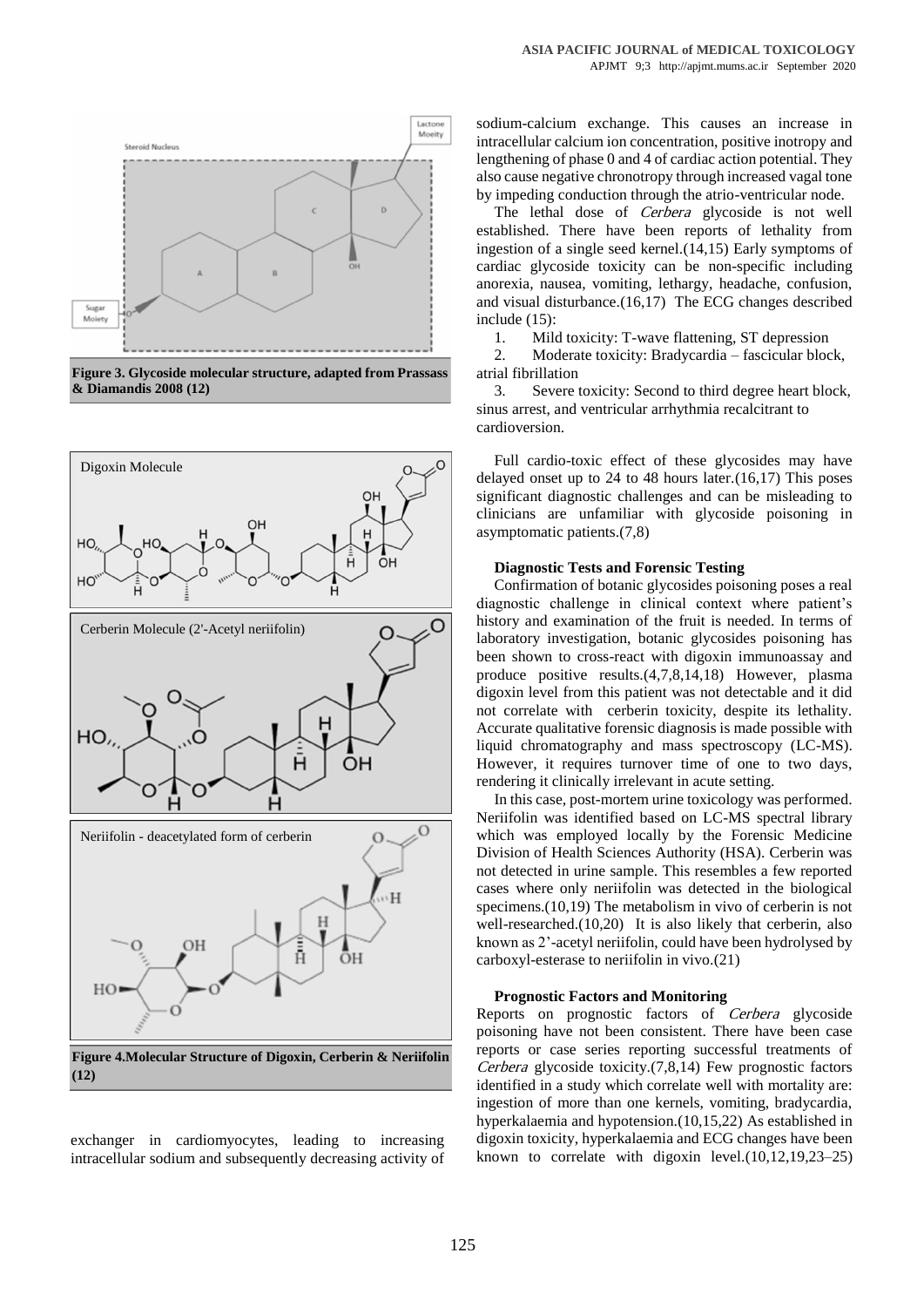Patients with these two clinical features should be treated with utmost caution. In view of high risk of cardiac arrhythmia, patient should be admitted for continuous ECG monitoring. [\(15\)](https://paperpile.com/c/ACac4j/23dO)

### **Prevention of Absorption with Activated Charcoal and Gastrointestinal Decontamination**

Activated charcoal works on toxin by adsorption, reducing GI absorption and reducing enterohepatic recirculation[.\(29\)](https://paperpile.com/c/ACac4j/Mep8) Its role in Cerbera glycoside toxicity remain unclear. There have been trials indicating multi-dose activated charcoal (MDAC) can be beneficial in glycoside poisoning[.\(26,30,31\)](https://paperpile.com/c/ACac4j/OjrO+mmqb+nZEY) The usual single-dose activated charcoal of 50-100g may be insufficient due to the unpredictable gastrointestinal transit time and glycoside absorption[.\(29,31\)](https://paperpile.com/c/ACac4j/Mep8+nZEY) In a position statement by American Academy of Clinical Toxicology AACT and European Association of Poisons Centres and Clinical Toxicologists EACCT (1999), studies have been quoted showing significant reduction in drug half-life and increased drug clearance of digoxin[.\(16,32\)](https://paperpile.com/c/ACac4j/Arzv+Vkxf) MDAC has been trialled for oleandrin poisoning. The dosage of 50 -100g immediately, followed by 50g every subsequent 6 hours, elucidates a simple regimen with minimal side effects[.\(29,33\)](https://paperpile.com/c/ACac4j/Mep8+x3pC) Activated charcoal has been shown to reduce plasma glycoside concentrations post-ingestion. However, the largest RCT todate (Eddleston et al., 2008) did not demonstrate survival benefit[.\(33\)](https://paperpile.com/c/ACac4j/x3pC) Gastric lavage remains as a controversial intervention as it is associated with aspiration risk. It can be considered within 60 minutes of toxin ingestion as decontamination, provided airway is protected.

# **Digoxin Immune Fab as Antidote**

The role of digoxin immune Fab (DigiFab) as an antidote for Cerbera glycoside remains unclear though has been proven successful in a number of cases[.\(14,20\)](https://paperpile.com/c/ACac4j/6CkI+kMmg) Literature search has not discovered any study demonstrating molecular affinity of DigiFab with Cerbera glycosides; also, mortality benefit has been inconsistent. [\(24-28,32-35\)](https://paperpile.com/c/ACac4j/ZcPM+4TrN+dD3B+XzuE+Smuc+QgA1+zk97) However, successful used in digoxin and oleandrin, makes a compelling argument for the use of DigiFab in cerberin poisoning (23,24). Evidence-based guideline in the use of DigiFab has not been established; however the conventional approach is to estimate the amount of digoxin absorbed and match with the molar requirement of digoxin immune Fab[.\(16,24\)](https://paperpile.com/c/ACac4j/Smuc+Vkxf)  Approach in Cerbera glycoside poisoning will require toxicologist input and adopt "dose and observe" strategy for ECG improvement and reduction of hyperkalaemia given unknown quantity of glycoside in the fruits.

# **Correction of Electrolyte Abnormality**

Hyperkalaemia is associated with digoxin toxicity[.\(23–25\)](https://paperpile.com/c/ACac4j/Smuc+XzuE+uJwG) Little is known of cellular effect from active management of hyperkalaemia. Case series and trials have addressed hyperkalaemia by using the standard treatments i.e. potassium binder, intravenous dextrose-insulin, sodium bicarbonate[.\(24,25\)](https://paperpile.com/c/ACac4j/Smuc+XzuE) Calcium replacement to "stabilize" the cell membrane in glycoside toxicity remains controversial[.\(16\)](https://paperpile.com/c/ACac4j/Vkxf) It is commonly speculated that "stone heart syndrome" may develop as a result of calcium

infusio[n.\(16,37\)](https://paperpile.com/c/ACac4j/Vkxf+uqtk) However, it was not proven in animal model[.\(38\)](https://paperpile.com/c/ACac4j/LPgZ)

# **Arrhythmia Treatment**

Arrhythmia is a late and ominous sign in cardiac glycoside toxicity. Pharmacological as well as electrical treatments has been described as rescue measures. Atropine has been used routinely in response to bradycardia[.\(16,24\)](https://paperpile.com/c/ACac4j/Vkxf+Smuc)  It works by obliterating the vagal activity in the context of bradycardia but does not address the issue of autorhythmicity. Hence, the benefit of atropine use remains unclear. Isoprenaline has been used in Sri Lanka to treat bradyarrhythmia in anecdotal reporting.(25) Electrical therapies, such as temporary pacing and cardioversion, have been administered in patients with digoxin toxicity in conjunction with DigiFab[.\(24\)](https://paperpile.com/c/ACac4j/Smuc) However, observational studies of Cerberin glycoside poisoning in Sri Lanka did not demonstrate promising results[.\(17\)](https://paperpile.com/c/ACac4j/Vkxf)

# **Serum Toxin Reduction and Elimination**

Utility of intravenous lipid emulsion (ILE) has been proven in local anaesthetic (LA) toxicity and cardiotoxic medication also in majority of lipophilic drugs based on "lipid sink theory"[.\(37-39\)](https://paperpile.com/c/ACac4j/GiG7+H7ep) ILE reduces unbound molecule fractions by molecular carriage hence reducing action on myocardium. There has been increasing application of ILE in treating non-LA toxicity after the success garnered in treating animal model LA toxicity. It has been used in cardiac toxicity caused byorganophosphate, calcium channel blockers, beta-blockers and psychotropics (39-40). In Glycoside poisoning, ILE was demonstrated to be effective in delaying cardiac arrest in rat model with digoxin toxicity, however its use in humans has not been tested[.\(38\)](https://paperpile.com/c/ACac4j/6Mqs) Considerations must be taken before ILE is given as it may affect ECMO function by increase the risk of clotting in oxygenator membrane[.\(41\)](https://paperpile.com/c/ACac4j/b3dp) Should ECMO use is anticipated, ILE should be avoided.

Although digoxin is renally cleared, there is limited evidence of extracorporeal treatment use in eliminating glycoside[.\(41-44\)](https://paperpile.com/c/ACac4j/QI6f+WAIc) Many other extra-corporal interventions such as haem-charcoal perfusion (HCP), plasma exchange (PE) has been postulated to remove glycoside molecules. However, none has good evidence and therapy such as HCP has fallen out of favour.

# **Cardiac Support**

Venous-Arterial ECMO has been hailed as cardiac supportive therapy in patients with cardiopulmonary arrest whilst borrowing time for treatment to work. Its application in toxin related cardiogenic shock will become more prevalent with increased availability and familiarity. ECMO should be considered should pharmacological treatment fails. It offers up to 80% survival rate in cases of poisoning with cardiogenic shock or cardiac failure[.\(45-46\)](https://paperpile.com/c/ACac4j/tZ1H) As a novel and resource-intensive intervention, decision-making process for ECMO activation has remained remain complex and challenging. It is reasonable to discuss with ECMO specialist and transfer high-risk patient to ECMO-capable centre in anticipation of cardiovascular collapse.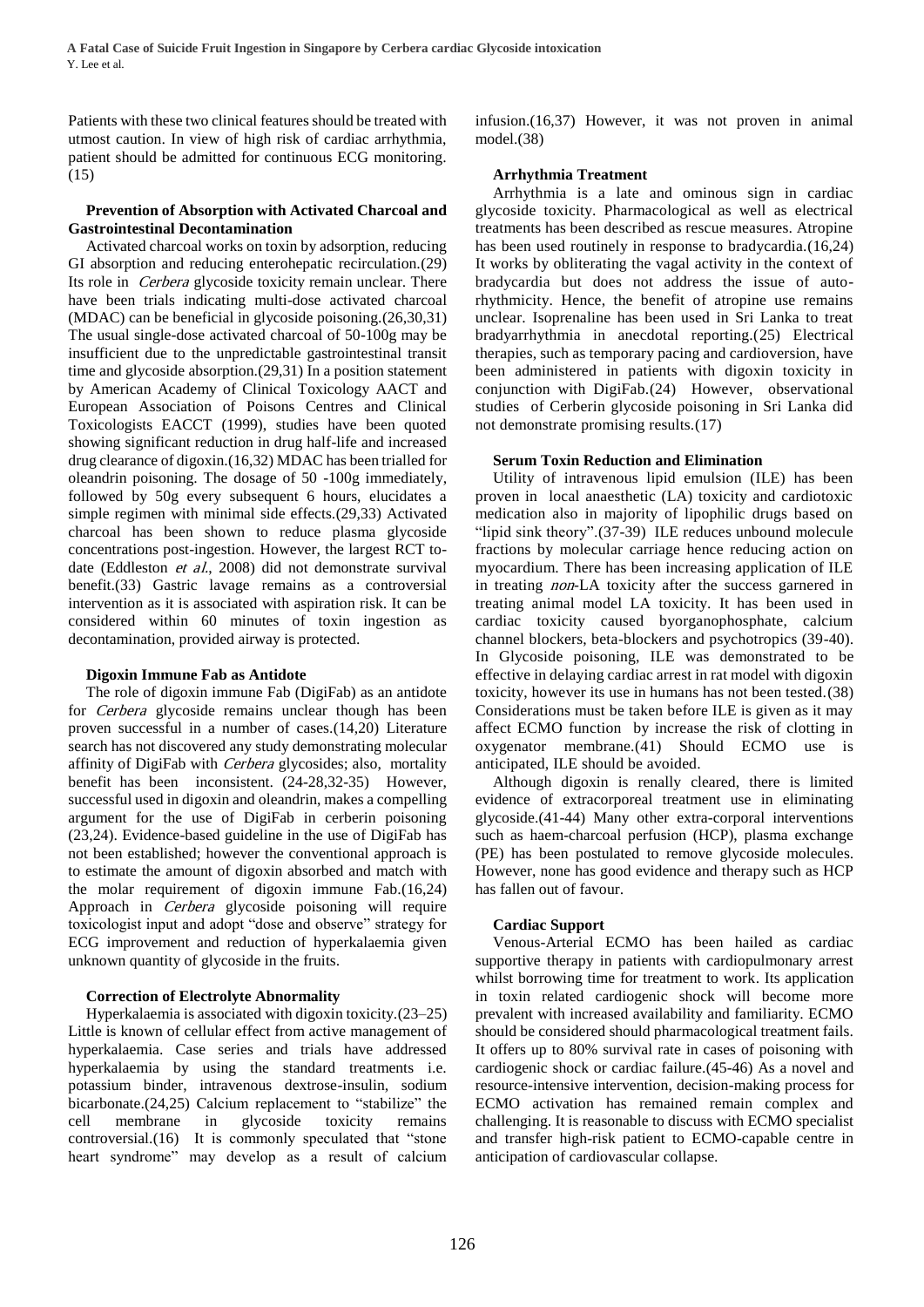## **CONCLUSION**

The authors call for medical community to treat Cerbera glycoside poisoning with utmost caution as the fruit is easily accessible and highly toxic. Admission for close cardiac monitoring is a must due to high mortality risk. DigiFab should be instituted as guided by toxicologist. Patients should be transferred to ECMO centre for observation in all cases due to the unpredictable nature of toxin. Further investigation of *Cerbera* glycoside toxicity treatment is awaited.

# **REFERENCES**

- 1. Gaillard Y, Krishnamoorthy A, Bevalot F. Cerbera odollam: a "suicide tree" and cause of death in the state of Kerala, India. J Ethnopharmacol. 2004; 95:123–6.
- 2. Cerbera odollam. Available from: https://lkcnhm.nus.edu.sg/dna/organisms/details/302 Accessed August 11, 2019
- 3. [Flora Fauna Web. \[cited 2019 Nov 12\]. Available from:](http://paperpile.com/b/ACac4j/CfaW)  https://florafaunaweb.nparks.gov.sg/Special-Pages/plantdetail.aspx?id=2800 Accessed August 11, 2019
- 4. Menezes RG, Usman MS, Hussain SA, Madadin M, Siddiqi TJ, Fatima H, et al. Cerbera odollam toxicity: A review. J Forensic Leg Med. 2018; 58:113–6.
- 5. [Severson E, Jufer-Phipps R, Fowler DR, Alexander R. Beyond](http://paperpile.com/b/ACac4j/jiip)  [the Boundaries of Forensic Toxicology -](http://paperpile.com/b/ACac4j/jiip) the Use of an Atypical [Consultant in a Rare Case of Cerberin Poisonin. Academic](http://paperpile.com/b/ACac4j/jiip)  [Forensic Pathology. 2015; 5:140–4.](http://paperpile.com/b/ACac4j/jiip)
- 6. [Kassop D, Donovan MS, Cohee BM, Mabe DL, Wedam EF,](http://paperpile.com/b/ACac4j/6q46)  [Atwood JE. An unusual case of cardiac glycoside toxicity. Int](http://paperpile.com/b/ACac4j/6q46)  [J Cardiol. 2014;170: 434–7.](http://paperpile.com/b/ACac4j/6q46)
- 7. [Eddleston M, Haggalla S. Fatal injury in eastern Sri Lanka,](http://paperpile.com/b/ACac4j/Myxo)  [with special reference to cardenolide self-poisoning with](http://paperpile.com/b/ACac4j/Myxo)  [Cerbera manghas fruits. Clin Toxicol. 2008; 46:745–8.](http://paperpile.com/b/ACac4j/Myxo)
- 8. Carlier J, Guitton J, Bévalot F, Fanton L, Gaillard Y. The principal toxic glycosidic steroids in Cerbera manghas L. seeds: Identification of cerberin, neriifolin, tanghinin and deacetyltanghinin by UHPLC–HRMS/MS, quantification by UHPLC–PDA-MS. Journal of Chromatography B. 2014;  $962:1-8.$
- 9. Cheenpracha S, Karalai C, Rat-A-Pa Y, Ponglimanont C, Chantrapromma K. New cytotoxic cardenolide glycoside from the seeds of Cerbera manghas. Chem Pharm Bull. 2004; 52:1023–5.
- 10. Prassas I, Diamandis EP. Novel therapeutic applications of cardiac glycosides. Nat Rev Drug Discov. 2008; 11:926–35.
- 11. [Nelson LS, Hoffman RS, Howland MA, Lewin NA, Goldfrank](http://paperpile.com/b/ACac4j/dD3B)  [LR. Goldfrank's Toxicologic Emergencies, Eleventh Edition.](http://paperpile.com/b/ACac4j/dD3B)  [McGraw Hill Professional; 2018.](http://paperpile.com/b/ACac4j/dD3B)
- 12. Wermuth ME, Vohra R, Bowman N, Furbee RB, Rusyniak DE. Cardiac Toxicity from Intentional Ingestion of Pong-Pong Seeds (Cerbera Odollam). J Emerg Med. 2018; 55:507–11.
- 13. Menon MS, Kumar P, Jayachandran CI. Clinical Profile and Management of Poisoning with Suicide Tree: An Observational Study. Heart Views. 2016; 17:136–9.
- 14. Roberts DM, Gallapatthy G, Dunuwille A, Chan BS. Pharmacological treatment of cardiac glycoside poisoning. British Journal of Clinical Pharmacology. 2016; 81:488–95.
- 15. Khajja BS, Sharma M, Singh R. Forensic Study of Indian Toxicological Plants as Botanical Weapon (BW): A Review. Journal of Environmental & Analytical Toxicology. 2011; 1: 112.
- 16. Radford DJ, Cheung K, Urech R, Gollogly JR, Duffy P.

Immunological detection of cardiac glycosides in plants. Aust Vet J. 1994; 71:236–8.

- 17. Laphookhieo S, Cheenpracha S, Karalai C, Chantrapromma S, Rat-a-Pa Y, Ponglimanont C, et al. Cytotoxic cardenolide glycoside from the seeds of Cerbera odollam. Phytochemistry. 2004; 65: 507–10.
- 18. Maillaud C, Lefebvre S, Sebat C, Barguil Y, Cabalion P, Cheze M, et al. Double lethal coconut crab (Birgus latro L.) poisoning. Toxicon. 2010; 55:81–6.
- 19. Laizure SC, Herring V, Hu Z, Witbrodt K, Parker RB. The role of human carboxylesterases in drug metabolism: have we overlooked their importance? Pharmacotherapy. 2013; 33:210– 22.
- 20. [Renymol B, Palappallil D, Ambili N. Study on clinical profile](http://paperpile.com/b/ACac4j/ntsa)  [and predictors of mortality in Cerbera odollam poisoning.](http://paperpile.com/b/ACac4j/ntsa)  [Indian J Crit Care Med. 2018; 22:431–4.](http://paperpile.com/b/ACac4j/ntsa)
- 21. Bismuth C, Gaultier M, Conso F, Efthymiou ML. Hyperkalemia in Acute Digitalis Poisoning: Prognostic Significance and Therapeutic implications. Clinical Toxicology. 1973; 6: 153–62.
- 22. Antman EM, Wenger TL, Butler VP Jr, Haber E, Smith TW. Treatment of 150 cases of life-threatening digitalis intoxication with digoxin-specific Fab antibody fragments. Final report of a multicenter study. Circulation. 1990; 81:1744–52.
- 23. Woolf AD, Wenger T, Smith TW, Lovejoy FH Jr. The Use of Digoxin-Specific Fab Fragments for Severe Digitalis Intoxication in Children. N Engl J Med. 1992; 326:1739–44.
- 24. [Roberts DM, Buckley NA. Antidotes for acute cardenolide](http://paperpile.com/b/ACac4j/mmqb)  [\(cardiac glycoside\) poisoning. Cochrane Database Syst Rev .](http://paperpile.com/b/ACac4j/mmqb)  [2006; 4:CD005490. Available from:](http://paperpile.com/b/ACac4j/mmqb)  [http://dx.doi.org/10.1002/14651858.CD005490.pub2.](http://dx.doi.org/10.1002/14651858.CD005490.pub2) Accessed August 1, 2019.
- 25. Rajapakse S. Management of yellow oleander poisoning. Clin Toxicol. 2009; 47:206–12.
- 26. [Cheung K, Urech R, Taylor L, Duffy P, Radford D. Plant](http://paperpile.com/b/ACac4j/zk97)  [cardiac glycosides and digoxin Fab antibody. J Paediatr Child](http://paperpile.com/b/ACac4j/zk97)  [Health. 1991; 27:312–3.](http://paperpile.com/b/ACac4j/zk97)
- 27. Roberts DM, Southcott E, Potter JM, Roberts MS, Eddleston M, Buckley NA. Pharmacokinetics of digoxin cross-reacting substances in patients with acute yellow Oleander (Thevetia peruviana) poisoning, including the effect of activated charcoal. Ther Drug Monit. 2006; 28:784–92.
- 28. Lip GY, Metcalfe MJ, Dunn FG. Diagnosis and treatment of digoxin toxicity. Postgrad Med J. 1993; 69:337–9. Available from: <http://pmj.bmj.com/cgi/doi/10.1136/pgmj.69.811.337> Accessed August 15, 2019
- 29. de Silva HA, Fonseka MMD, Pathmeswaran A. Multiple-dose activated charcoal for treatment of yellow oleander poisoning: a single-blind, randomised, placebo-controlled trial. Lancet. 2003; 361:1935–8.
- 30. American Academy of Clinical Toxicology, European Association of Poisons Centres and Clinical Toxicologists. Position Statement and Practice Guidelines on the Use of Multi-Dose Activated Charcoal in the Treatment of Acute Poisoning. J Toxicol Clin Toxicol. 1999; 37:731–51.
- 31. Eddleston M, Juszczak E, Buckley NA, et al. Multiple-dose activated charcoal in acute self-poisoning: a randomised controlled trial. Lancet. 2008; 371:579–87.
- 32. [Dasgupta A, Emerson L. Neutralization of cardiac toxins](http://paperpile.com/b/ACac4j/ZcPM)  [oleandrin, oleandrigenin, bufalin, and cinobufotalin by](http://paperpile.com/b/ACac4j/ZcPM)  [digibind: Monitoring the effect by measuring free digitoxin](http://paperpile.com/b/ACac4j/ZcPM)  [concentrations. Life Sciences. 1998; 63:781–8.](http://paperpile.com/b/ACac4j/ZcPM)
- 33. Bandara V, Weinstein SA, White J, Eddleston M. A review of the natural history, toxinology, diagnosis and clinical management of Nerium oleander (common oleander) and